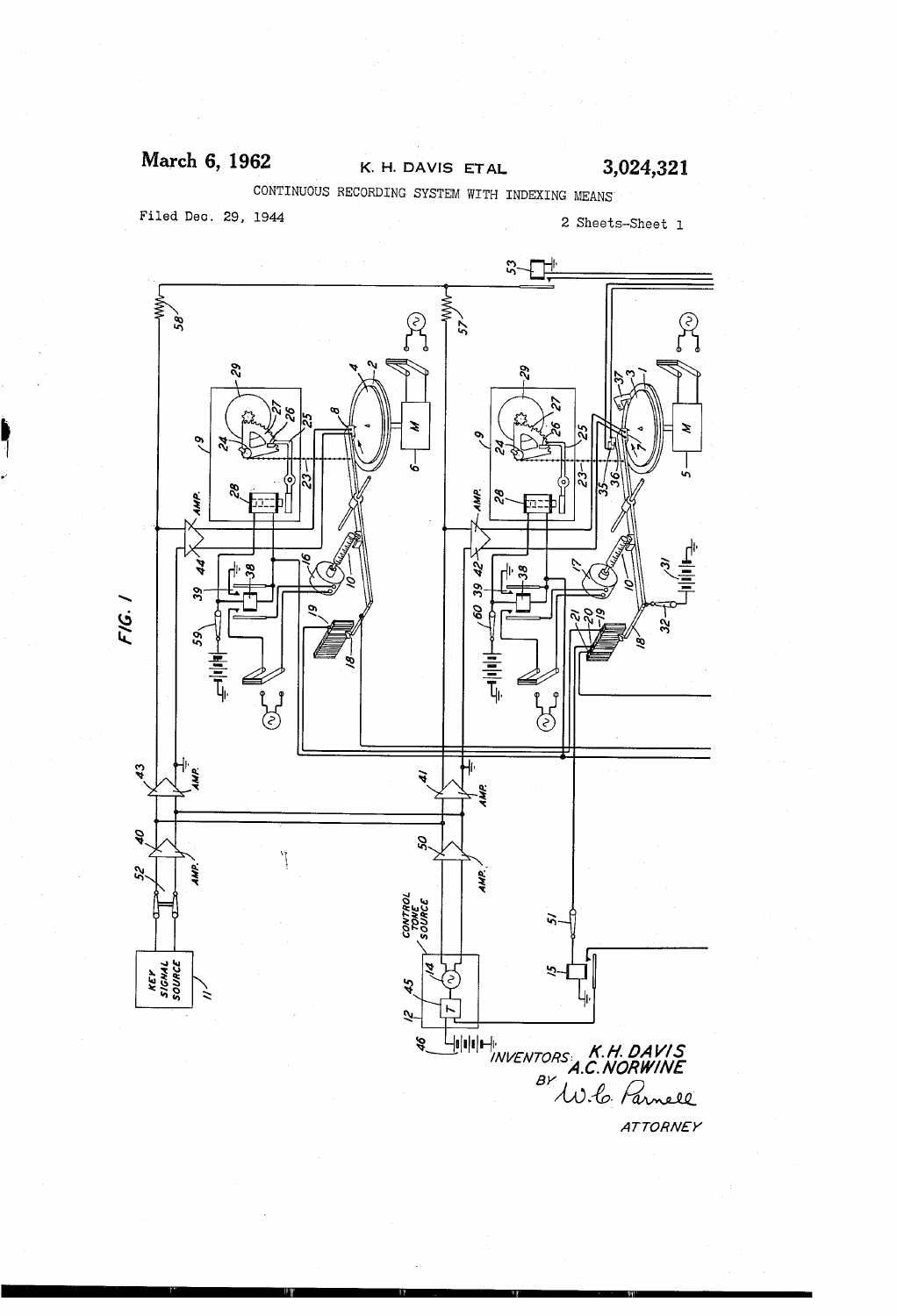### March 6, 1962 K. H. DAVIS ETAL 3,024,321

CONTINUOUS RECORDING SYSTEM WITH INDEXING MEANS

Filed Dec. 29, 1944

2 Sheets-Sheet 2



INVENTORS: **K.H. DAVIS**<br>BY A.C. NORWINE<br>U. C. Parnell

ATTORNEY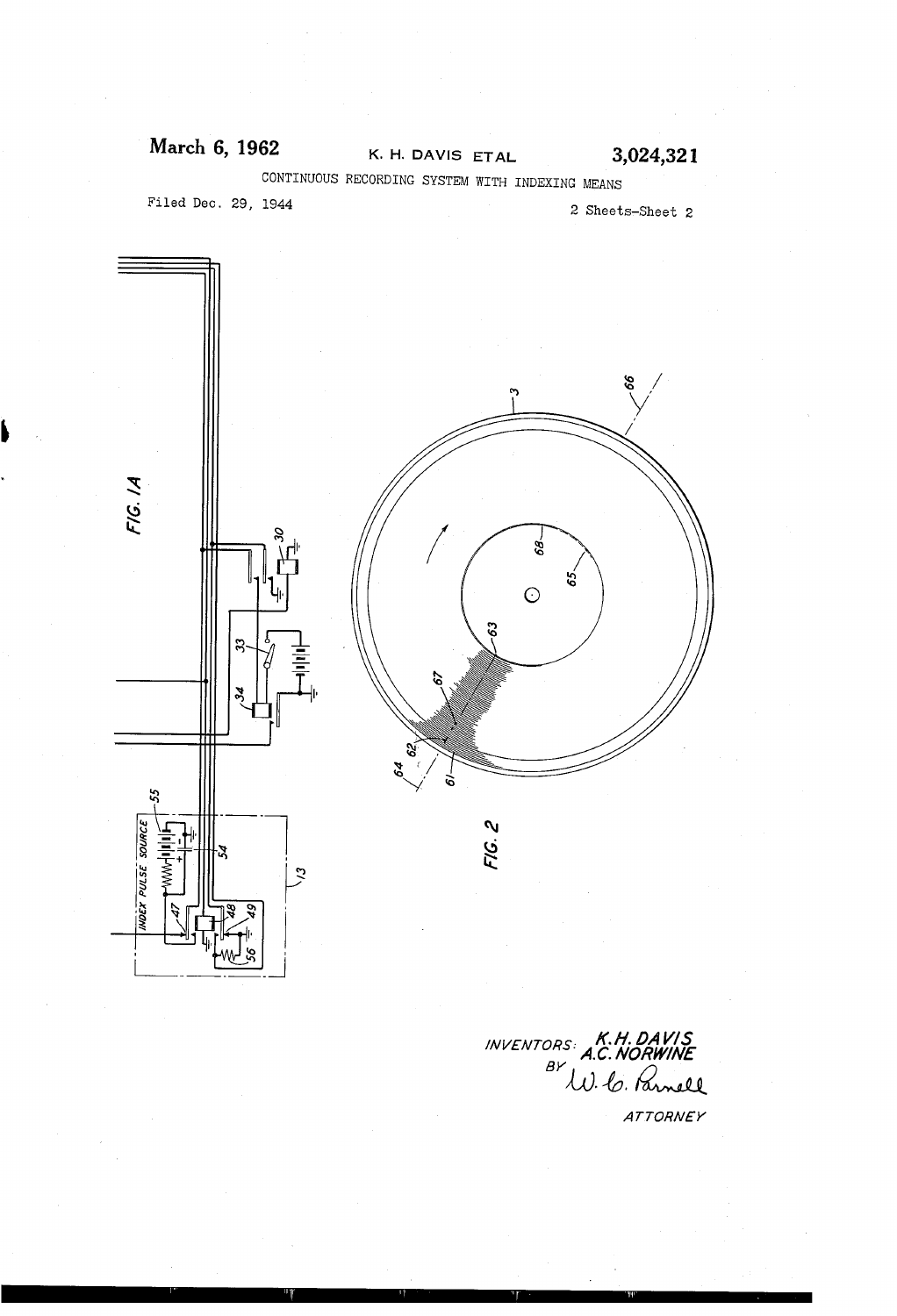United States Patent Office 3,024,321

5

10

# Patented Mar. 6, 1962

## l

### 3,024,321 CONTINUOUS RECORDING SYSTEM WITH INDEXING MEANS

Kingsbury H. Davis, Bernardsville, and Andrew C. Norwine, Short Hills, N.J., assignors to Bell Telephone Laboratories, Incorporated, New York, N.Y., a corporation of New York

Filed Dec. 29, 1944, Ser. No. 570,370 6 Claims. (Cl. 179-100.4)

This invention relates to sound recording and particu larly to the making of records for continuous reproduc tion.

While many recording procedures for such records have<br>en proposed heretofore, there are certain applications 15 been proposed heretofore, there are certain applications of continuous recording where the phasing of the repro duction and the switchover from one recording to the next must be held to such extremely close limits that these known procedures have been found to be inadequate.

For example, in secrecy communication systems the 20 messages are sometimes converted to an unintelligible form for transmission by the use at the transmitting sta tion of a key record, the reproduction of which during the transmission effects certain changes in the nature of the currents transmitted. The reconversion of the received 25 signal to an intelligible form requires the use at the re ceiving station of an exact duplicate record in such a way that it performs on each element of the received signal an operation which is exactly complementary to the op eration performed on the same element of the signal at 30 the transmitting station. For a very high degree of se-<br>crecy, the nature of the key material is necessarily complex and its successful use requires a new order of precision in the manufacture of the key records.

are provided at each end of the line so that a second pair of key records may be positioned for reproduction on the second turntable at each station 'while the two records of the first pair are in actual use. Each record of the pair'must be very accurately positioned on its turntable, 40 the two reproducers must be placed in exactly corre sponding positions on the records, and when the repro duction of one pair of records is nearing completion the second pair must be brought up to speed in synchronism and the switchover made at exactly the same time at both ends of the line. In a system of this kind, two reproducing turntables 35

The object of this invention is to provide duplicate records which will facilitate continuous reproduction and insure that the above operations will be performed simul taneously at both ends of the line. ' 50

According to the invention, one of the turntables used in cutting the records is provided with circuit contacts operated once per turntable revolution to correlate the timing of the various operations involved so as to elimihate any ambiguity in the operations of the two repro ducing systems in which the records are to be used. When the duplicate records are pressings made from a single original recording, only one turntable is required, but if duplicate originals are made simultaneously on two separate turntables, the contacts on one turntable are used to correlate the operations involved in making both of the records. 55  $60$ 

When the recorders are operating near the outer pe ripheries of the record blanks, the contacts are used .to time pulses transmitted to the recorders to produce an  $65$ indexing mark for later use in aligning the records on the reproducing turntables, as described in greater detail in the copending application of H. L. Barney Serial No. 570,429, filed Dec. 29, 1944.

As the recorder is lowered into contact with the record blank at the start of the recording operation, the stylus first makes grazing contact therewith and the turntable 70

2 . rotates through a considerable angle before the stylus has reached its full normal depth of cut. In other words, there is no definite starting point for the groove and in this area there is some ambibuity as to which is the "first groove." The possibility that this may result in the two reproducers at the opposite ends of the line being posi tioned in different starting grooves is avoided according to this invention by initiating the recorder dropping oper ation under the control of the turntable contact and tim ing the recorder travel so that the ambiguous porion of the first groove lies in an area well removed from the position in which the reproducer stylus will engage the

record during reproduction. like a conventional sound reproducing system, it is not necessary to switch from one record to the other at any particular instant, but it is very necessary that the switching operation occur simultaneously at both ends of the line so that the same key material is reproduced at both stations at every instant. According to this invention, the changeover is effected by recording near the end of the. key material of each record, a tone which, when repro mal course of operation, can be used to control the necessary switching mechanism. Upon the beginning of the reproduction of the tone, the next record at each station is accelerated from rest to synchronous speed, and at the end of the tone, the key circuits are simultaneously:

switched to the reproducers engaging these records. In bringing the new records up to speed, it is usually preferable to have the driving motor running continuously and to connect the stationary turntable, on which 45 reproduction of the tone begins, the latching mechanisms the' new record'has been positioned, to the motor. This is usually effected by suitable relay operated latching mechanism which comes into engaging position once per revolution. This presents a situation analogous to the synchronous speed so that when the switching operation<br>is performed in response to the cessation of the tone, the new records continue to furnish exactly the same key at both ends of the line. recorder dropping operation in that if the relays are actuated at an instant when the latches are near engaging po-sition, the turntable at one end of the line may engage at once whereas the turntable at the other end of the line may not engage until the next revolution, thereby introducing a phase difference of one revolution in the two key reproductions. This ambiguity is resolved by having the. control tone begin on the record at a point such that when are well removed in an angular sense from their latching positions. The duration of the tone recorded is timed in any suitable manner to continue for an interval sufficient to insure that during reproduction of the records' both turntables will engage and reach a condition of stable;

The manner in which the beginning of the record groove and the 'beginning of the control tone are corre lated with the index marks and other features of the invention will be clearly understood from the following detailed description and the drawing, in which FIGS. 1 and 1A show a dual recording system for making duplicate original recordings according to the invention; and FIG.' 2 is a typical completed record.

In FIG. 1 the recording turntables 1 and 2' are provided with recording blanks 3 and 4 and are driven at the same speed by synchronous motors 5 and 6. The recorders 7 and 8 are associated with automatic lowering devices  $9, 9$  and cross-feed mechanisms  $10, 10$  which in this case and cross-feed mechanisms 10, 10 which in this case move the recorders outwardly along a record radius to record "from the inside out." Key material from the source 11, control tone from the source 12 and indexing pulses from the source 13 are all supplied in succession to both recorders in a manner to be described.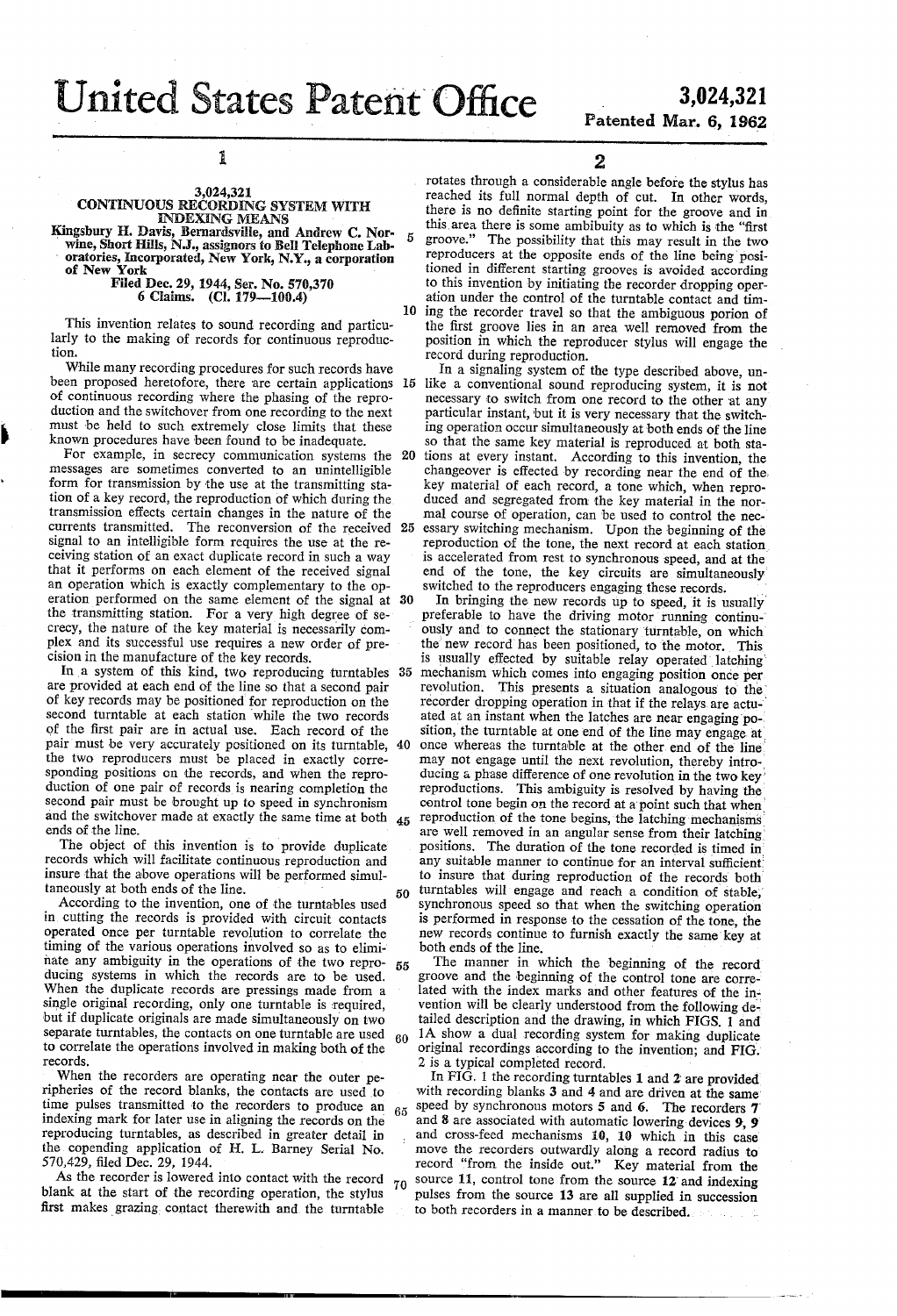The recording system in which the invention is used in practice is somewhat involved and in order to simplify the disclosure many of the detail features which have no direct relation to this invention have been omitted. For example, the key material is varied in a complex manner but in so far as the present invention is concerned the source 11 may be regarded as merely a source of signals covering a wide band of frequencies and the control tone source 12 may be regarded as any source 14 of electrical oscillations which is controlled by conventional timing 10 mechanism 45 so that its transmission begins a predeter mined time after the operation of the associated relay 15 and continued for definite time.

Similarly, the recorder traversing mechanisms may be conventional and are represented in the drawing only by the usual feed screw mechanism and cross-feed motors 16 and 17. In practice, the motion of the recorders across the record blanks is utilized to perform in sequence and at the proper times a large number of operations not directly related to the features of the present inven tion and this requires rather complex electrical circuits. These circuits may consist, for example, of a stepper switch moving with the recorder and actuated by accurately spaced notches in a stationary bar to operate a relay chain of the type shown in Patent 1,438,743 to Clark. For the purposes of the present invention, the disclosure is greatly simplified by considering this mechanism as comprising essentially a contact 18 driven by the recorder arm and successively closing the required circuits at the proper instants by engagement with fixed, spaced segments 19, 20 and 21, as in Patent 2,247,924 to Saliba, or in FIG. 3 of British Patent 443,801 to Barrett. Various manually operated switches are shown to supplement this automatic switching but it will be understood that most of these manual operations also can be performed automatically in a well-known manner by means of the relay chain.

The recorder lowering mechanism 9 has been indicated in somewat greater detail since its particular mode of op eration is directly related to the features of this inven tion. This mechanism on each machine may consist, for example, of a flexible chain 23 wound on a drum 24 and holding the recorder above the record, the drum being normally held against rotation by a lever 25 en gaging a latch 26 on the gear segment 27 which is secured to the drum. When the gear segment is released by energizing the solenoid 28, the rotation of the drum is controlled by a timing device 29' so that the recorder stylus engages the recording surface after the required time interval as explained below. The timing device may be of any suitable type, such as the governor-con trolled spring drive for the rotating shaft of a telephone dial as shown in US. Patent 2,252,875, August 19, 1941, to C. H. Wheeler.

At the beginning of a recording operation, the motors 5 and 6 are driving the turntables 1 and 2 in synchronism and the recorders 7 and 8 are positioned above the blanks 3 and 4 in starting position with the cutting stylus at the minimum groove radius. In this position the contacts 18 on both machines are in engagement with the seg ments 19 and relay 30 is held operated over a circuit from the grounded battery 31 through switch 32, the contacts of the two machines and the winding of the re lay to ground.<br>The recording operation is started by closing the re-

The recording operation is started by closing the recording key 33 to prepare an operating circuit for relay 34 through the contacts of relay 30. The turntable 1 carries a brush 37 which once per revolution bridges the stationary segments 35' and 36, the leading ends of which are accurately aligned with the line of travel of the recorder stylus. When, after the key 33 is closed, the brush again bridges these segments to connect the wind ing of relay 34 to ground at relay 30, the relay 34 is operated to complete operating circuits for the relays 38, 38 and the solenoids 28, 28. The operation of the  $75$  conditioned electrically to record the next pair of rec-

relays 38 energizes the cross-feed motors to start the re corders moving across the record blanks, and the opera tion of the solenoids withdraws the levers 25 from their latches, permitting the recorders to move downwardly into contact with the recording surfaces. While relay 34 is operated only momentarily, it will be noted that the relays 38 are locked up by the closing of the holding contacts 39.

15 The dropping motion of the recorders is so timed by the mechanism 29 that the styli engage the recording sur faces about one-half a revolution after their release so that the groove begins about diametrically opposite the brush 37. The key material is supplied from the source 11 through amplifiers 40, 41 and 42 to the recorder  $\frac{1}{4}$  and through amplifiers 40, 43 and 44 to the recorder 8 and

recording proceeds in the usual manner. Shortly after the start of the recording operation, the contacts 18, 18 move out of engagement with the seg ments 19, 19 thereby releasing relay 30 and disconnecting the turntable segment 35 from ground at this relay to 20 prepare the indexing circuit for operation as described below. About five revolutions before the recorders reach the outer limit of the space reserved for the key material, the recorder arm contact 18 of the turntable 1 engages the segment 20 thereby operating the relay 15 over an 25 the segment 20 thereby operating the relay 13 over an obvious circuit. The operation of this relay prepares a circuit for the timing mechanism 45 of the control tone source 12 from the battery 46 through the timing mechanism, the contacts of relay 15 and back contact 47 of relay 48 to the turntable segment 36, the other segment 30 35 being at this time grounded through the back contact 49 of relay 48. Upon the next engagement of the brush 37 with these segments, the circuit is momentarily com pleted and the timing mechanism receives a starting im pulse which causes the tone source 14» to begin supplying 35 control tone through the amplifiers  $50$  and  $41$  to  $44$  to the recorders one-half revolution later. The recording of the control tone along with the key material therefore begins diametrically opposite the brush 37 and continues for a sufficient time, such as three revolutions, and is then 40 discontinued under the control of the timing mechanism

45. In order to prevent recycling of the timing mecha trol tone. In practice, this relay would be released automatically, but for purposes of the present disclosure, it may be released by opening the switch 51 as soon as the

50 60 condenser discharge through this resistor produces a 70 timing mechanism has been actuated. After the recording of the control tone, the termina tion of which marks the end of the useful key material, the switch 52 may be opened. The recorders then con tinue to cut blank grooves until the contact 18 of turntable 1 engages the segment 21, thereby operating the relays 48 and 53. At this time, the condenser 54 of the index pulse source 13 is charged as indicated to the voltage of the battery 55 and upon the next engagement of the brush 37 with the segments 35 and 36, the condenser is discharged over a circuit extending through the bridged segments, the upper and lower front con tacts of relay 48 and the resistor 56 to ground. The voltage pulse which is transmitted through the contacts of relay 53, the isolating resistors 57 and 58 and the amplifiers 42 and 44 to the recorders, which cut a deep dale in each record at the point substantially in line with the brush 37. As the brush moves out of con tact with the segments, thereby opening the discharge path, the condenser 54 recharges and upon the next bridging contact again discharges to produce in the next groove of each record another dale on the same radius line as the first. This process is repeated each revolution for about 20 revolutions, as determined in this case by the length of the contact segment 21, after which the relays 48 and 53 are automatically released.

The records are then complete and the system may be